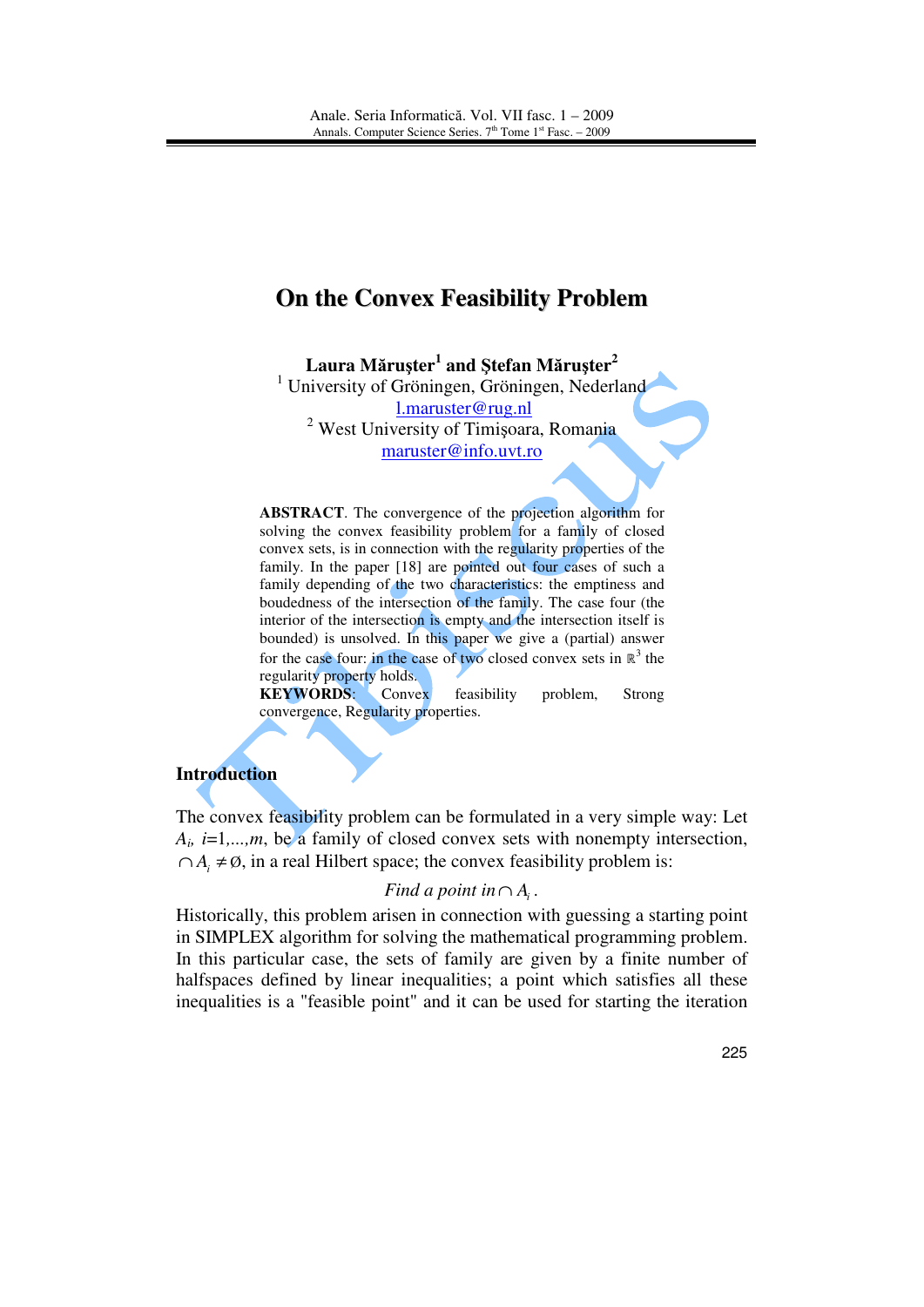process. A first result for solving the convex feasibility problem in this case was given by Agmon, Motzkin and Schoenberg in 1954, [1, 20].

 In the last decades a number of papers were written on the subject and results concerning some theoretical aspects and particularly algorithms for solving this problem were obtained. The interest for the convex feasibility problem is motivated by some important applications in specific areas. In the paper [2] are pointed out the main applications both in other mathematical algorithms and directly in some practical problems; we list here a part of them.

*Best approximation* with applications in linear prediction theory, partial differential equations (Dirichlet problem), complex analysis (Bergman kernels, conformal mappings);

*Subgradient algorithms* with application in solution of convex inequalities, minimization of convex nonsmooth functions;

*Image reconstruction, discrete and continuous models* with applications in radiation therapy treatment planing, electron microscopy, computerized tomography, signal processing.

Usually, the convex feasibility problems are solved by *projection algorithms*. The geometric idea of the projection method is to project the current iteration onto certain set form the intersecting family and to take the next iteration on the straight line connecting the current iteration and this projection. A weight factor gives the exact position of the next iteration. Different strategies concerning the selection of the set onto which the current iteration will be projected, will give particular projection-type algorithms.

If  $P_{M_i}(x)$  denote the projection of *x* onto  $M_i$ , then the classical projection method is

$$
x_{k+1} = (1 - t_k)x_k + t_k P_{M_{\alpha(k)}}(x_k)
$$
\n(1)

where  $t_k$  is the weight factor,  $0 < t_k < 2$ , and the function  $\alpha : \mathbb{N} \to \{1, ..., N\}$ defines the strategy. The usual strategy is the cyclic covering of the sets of the family, that is  $\alpha(k) = mod_N(k) + 1$ 

226 The projection algorithm was used in [1, 20] for solving a system of linear inequalities (the authors referred to their method as *relaxation algorithm*). Generalizations for convex sets in real *n*-dimensional spaces were given in [8,11]. Bergman [4] considered the classical projection method for the case of  $m$  intersecting closed convex sets  $M_i$  in a real Hilbert space. He showed that, given an arbitrary starting point  $x_0$ , the sequence generated by the projection algorithm converges weakly to a point in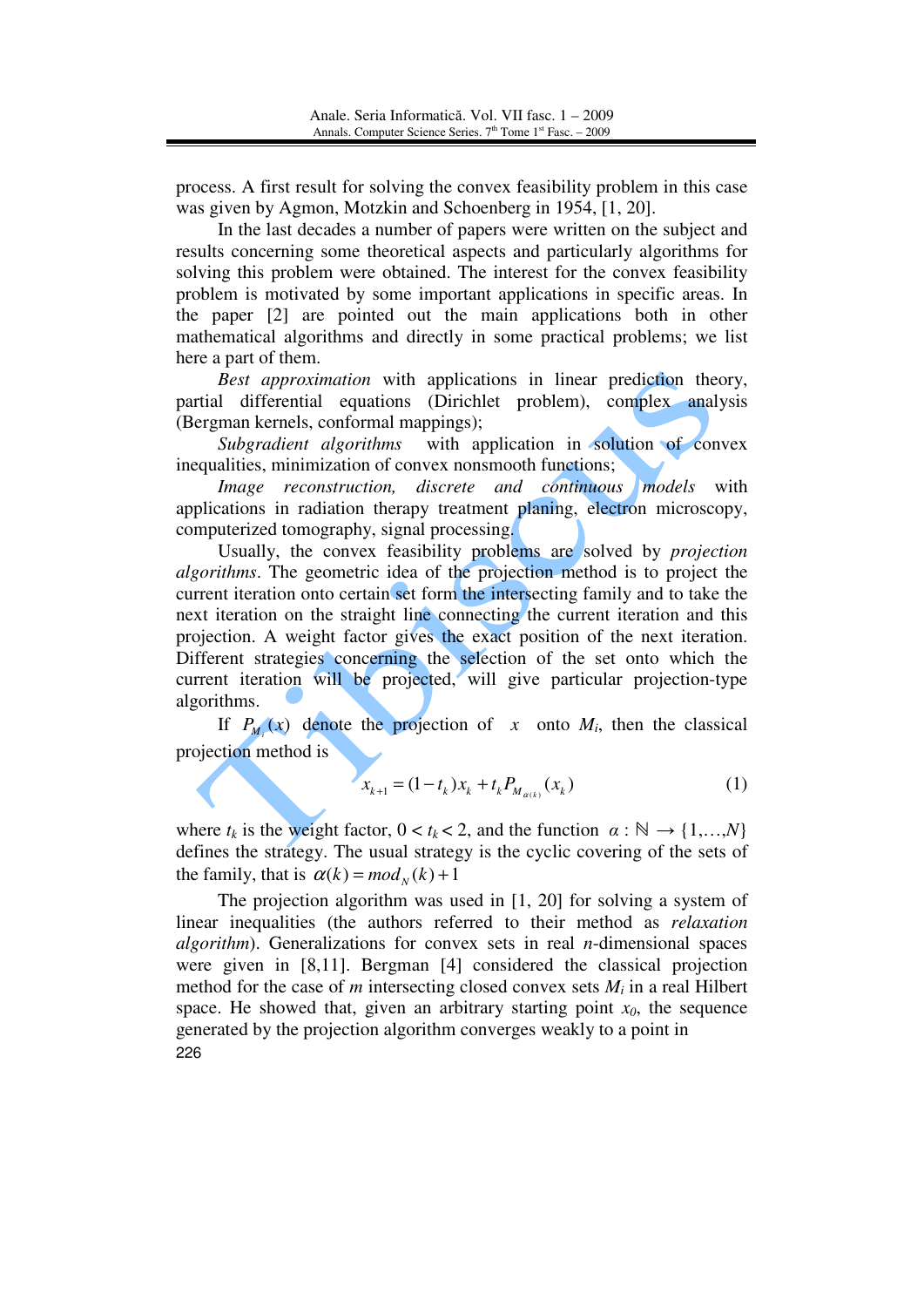$\bigcap_{i=1}^m$  $M = \bigcap_{i=1}^{m} M_i$ . A complete and exhaustive study on algorithms for solving convex feasibility problem, including comments about their applications and an excellent bibliography, was given by Bauschke and Borwein [2].

The paper is organized as follows. In section 2 we briefly state the convergence properties of the Mann iteration process. The projection algorithm is a particular case of this iteration, so that its convergence results from general theorems of the Mann iteration. Section 3 is devoted to regularity properties of a family of closed convex sets, properties which play a significant roll of the behavior of the sequence generated by this algorithm.

#### **1 The projection algorithms and normal Mann iteration**

The projection method is a particular case of the Mann iteration process:

$$
x_{k+1} = (1 - t_k)x_k + t_k T(x_k)
$$
 (2)

where  $t_k$  is a sequence of real numbers satisfying some properties, usually called the control sequence. The convergence properties of the projection algorithm for convex feasibility problem are obtained from the general convergence properties of the Mann iteration.

*Remark 1.* Note that (2) is a particular case of the general Mann iteration  $x_{k+1} = T(\bar{x}_k)$ , where  $\bar{x}_k = \sum_{i=0}^k \alpha_{kj} x_i$  $\bar{x}_k = \sum_{j=0}^k \alpha_{kj} x_j$  and  $A = \{\alpha_{kj}\}\$ is a triangular averaging matrix. If this matrix satisfies the s*egmenting condition*, that is,  $\alpha_{n+1,j} = (1 - \alpha_{n+1,n+1}) \alpha_{nj}$ , then the general Mann iteration becomes just (2) with a specific relaxation strategy,  $t_k = \alpha_{k+1,k+1}$ ,  $\forall k \in N$ . If  $0 < t_k < 1$ , then  $x_{k+1}$  is a convex combination of  $x_k$  and  $T(x_k)$ . This restriction concerning  ${t_k}$  is not always satisfied; the typical case is, for example, the projection algorithm for convex feasibility problem, algorithm which has the form (2) with  $0 < t_k < 2$ . In particular, if  $t_k = \frac{1}{2}$ , (2) becomes  $x_{k+1} = (x_k + T(x_k))/2$ , which is the well known Krasnoselski method. The term *Krasnoselski/Mann* or *the relaxed* iteration is sometimes used for (1.2) as well.

227 The convergence properties of the normal Mann iteration are in connection with some variational properties of the mapping *T*. Let  $\mathcal{H}$  be a real Hilbert space endowed with scalar product  $\langle ., . \rangle$  and norm  $\| \cdot \|$  and let C be a closed convex set in  $H$ . If  $T: C \to C$  is a nonlinear mapping,  $Fix(T)$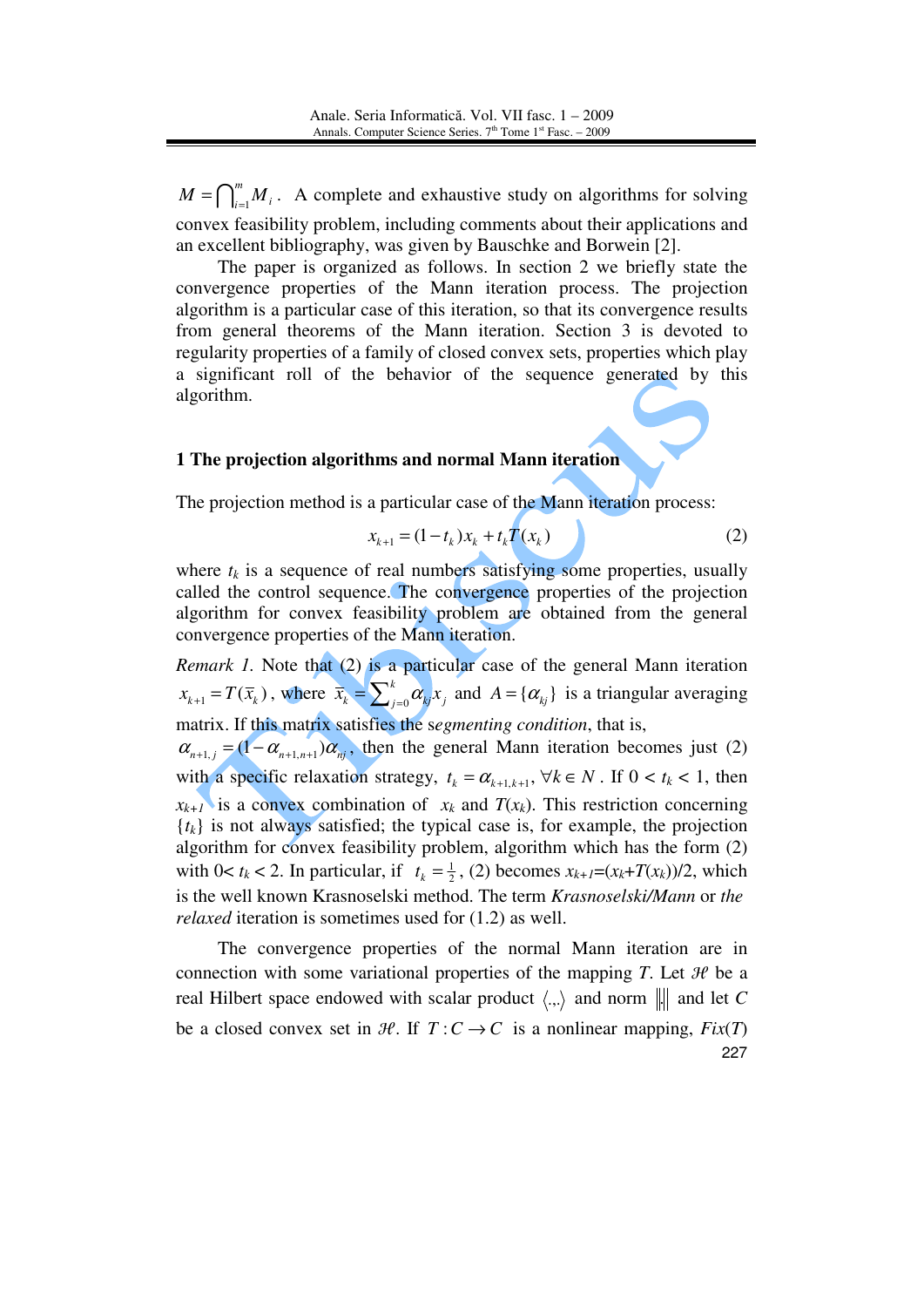will denote the set of fixed point of *T* in *C*, set which we will suppose throughout this paper to be nonempty.

**Definition 1**. *The mapping T is said to be qusi-nonexpansive if*   $||T(x)-x|| \le ||x-x||$ *,*  $\forall x \in C$ ,  $x^* \in Fix(T)$ 

**Definition 2.** *The mapping T is said to be demicontractive (or k-demicontractive) if there exists* **k** *< 1 such that* 

$$
||T(x) - x^*||^2 \le ||x - x^*||^2 + k||T(x) - x||^2, \quad \forall x \in C, \quad x^* \in Fix(t)
$$
 (3)

 Obviously, the class of demicontractive mappings properly includes the class of quasi-nonexpansive mappings for  $0 \le k \le 1$ 

*Remark 2.* For negative values of **k** the class of demicontractive mappings is diminished in a great extent; in [2] such a class (with negative value of **k**) was considered under the name of *strongly attracting map*. In particular, the mapping *T* which satisfied (3) with  $\mathbf{k} = -1$  is called *pseudo-contractive* in [26]. Note also that a mapping *T* satisfying (3) with  $\mathbf{k} = 1$  is usually called *hemicontractive* and it was considered by some authors in connection with strong convergence of the implicit Mann-type iteration (see, for example, [23]).

The notion of quasi-nonexpansivity was introduced by Tricomi in 1916 [25] for a real function  $f$  defined on a finite or infinite interval  $(a,b)$ with the values in the same interval. He proved that the sequence  $\{x_k\}$ generated by the simple iteration  $x_{k+1} = f(x_k)$ ,  $x_0$ -given in  $(a, b)$ , converges to a fixed point of *f* provided that *f* is continuous and strictly quasi-nonexpansive on (*a,b*). Stepleman in a paper published in 1975 [24] studied necessary and sufficient conditions for the convergence of this sequence in real case. His main result states that convergence is assured if and only if the second iterate of *f* is strictly quasi-nonexpansive. The importance of the concept of quasi-nonexpansivity for the computation of fixed points in more general cases had been emphasized by many authors (see, for example, the survey papers of Petryshyn and Williamson [22] and of Diaz and Metcalf [7]) and this class of mappings is still being studied extensively (see, for instance, the recent monographs of Chidume [5] and Berinde [3] and the references therein).

228 The condition of demicontractivity or the more restrictive condition of quasi-nonexpansivity is not sufficient for the convergence of Mann iteration, even in finite dimensional spaces; some additional smoothness properties of the mapping *T*, like continuity or demiclosedness are required.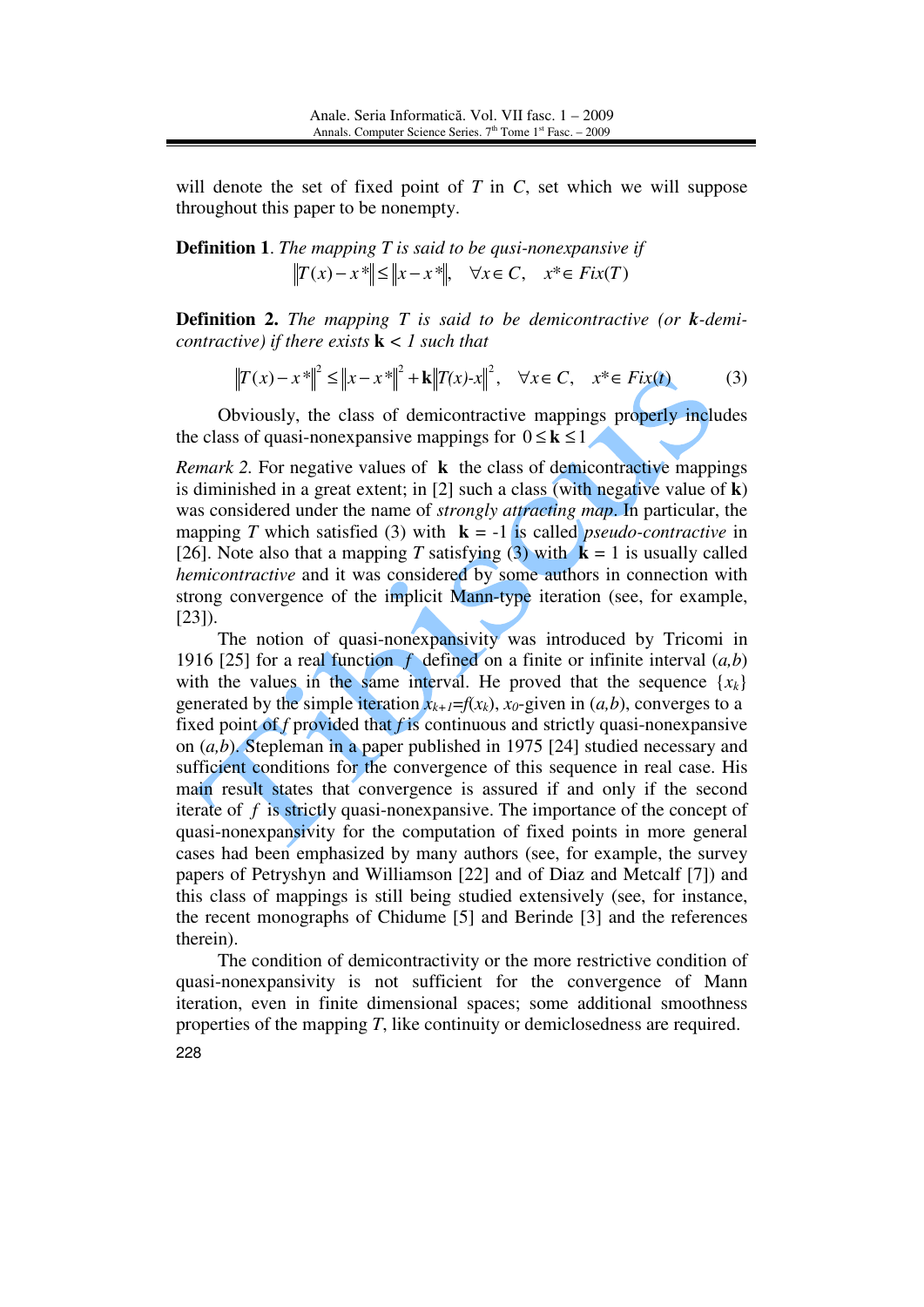**Definition 3.** A mapping *T* is said to be demiclosed at *y*, if for any sequence  ${x_k}$  which converges weakly to *x*, and if the sequence  ${T(x_k)}$  converges strongly to *y*, then  $T(x)=y$ .

 In the sequel, as often as not, only the demiclosednes at 0 is used, which is a particular case when *y*=0.

 The class of mappings satisfying the condition (3) and the name of *demicontractive* were introduced by Hicks and Kubicek in 1977 [10]. They studied the convergence properties of a sequence  $\{x_k\}$  generated by the Mann-type iteration to a fixed point of *T* in real Hilbert spaces. They proved that if  $T$  is demicontractive and if  $I-T$  is demiclosed at zero, then the sequence  $\{x_k\}$  generated by the Mann iteration (2) converges weakly to a fixed point of *T*. The control sequence is assumed to satisfy the condition  $t_k \rightarrow t$ , 0 <  $t$  < 1 - **k** .

In [15] a class of mappings which satisfies so called *condition (A)*:

$$
\langle x - T(x), x - x^* \rangle \ge \lambda \|x - T(x)\|^2, \quad \forall x \in C, \quad x^* \in Fix(T) \tag{4}
$$

where  $\lambda$  is a positive number was considered. It is routine to see that the conditions (3) and (4) are equivalent  $\lambda = (1 - \mathbf{k})/2$  (indeed, it can be simply checked that  $||x - x^*||^2 + ||x - T(x)||^2 - ||T(x) - x^*||^2 = 2(x - x^*, x - T(x))$  $-(1 - \mathbf{k}) ||x - T(x)||^2$ ). Thus the class of demicontractive mappings coincides with the class of mappings satisfying the condition (A). In [15], the same result concerning the weak convergence of the normal Mann iteration was obtained, more exactly, if *T* satisfies the condition (A) and *I-T* is demiclosed at zero, then the sequence  ${x_k}$  converges weakly to a fixed point. The control sequence satisfies a similar condition (to a certain extent, weaker)  $0 < a \le t_k \le b < 2\lambda$  (or  $0 < a \le t_k \le b < 1 - k$ ). Note that the equiva-lence between the conditions (3) and (4) was observed by some authors [12-14, 6, 21, 19]. Earlier, in 1973, in the paper [16], a similar result in a finite dimensional spaces was presented.

 Petryshyn and Williamson [22] pointed out the significant role of the behavior of a sequence with respect to the set of fixed points. For strong convergence of the Mann iteration, it seems that such property plays a prominent part, so that in [17] we have suggested to capture it in a definition.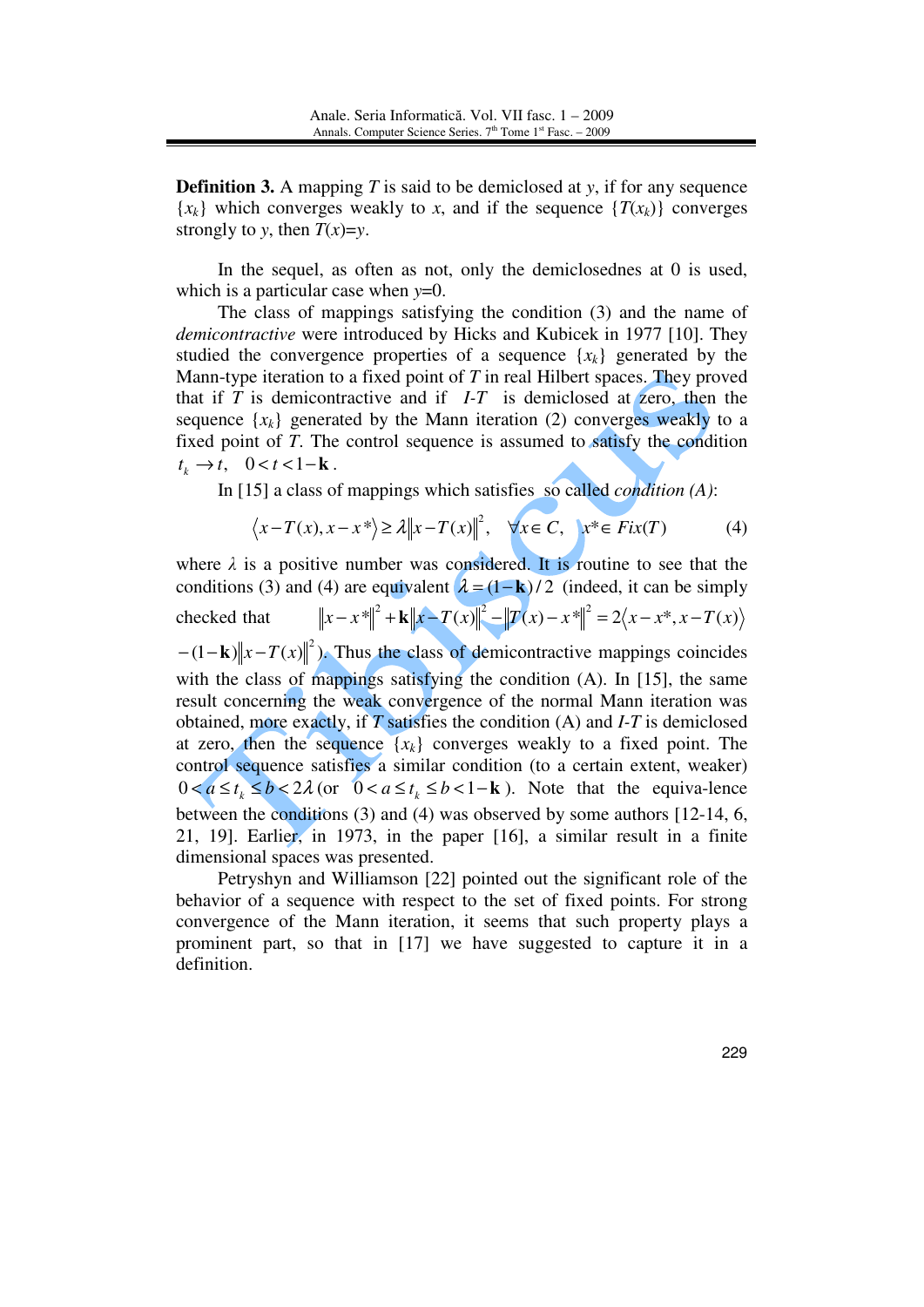**Definition 4.** Let  $\{x_k\}$  be a sequence in  $\mathcal{H}$  and let  $M \subset \mathcal{H}$  be a closed *subset.* We say that  $\{x_k\}$  is regular with respect to M if  $d(x_k, M) \to 0$ *as*  $k$  → ∞

**Theorem 1.** *(Petryshyn and Williamson) Suppose that*  $T: D \subset \mathcal{H} \rightarrow \mathcal{H}$  *is a quasi-nonexpansive mapping and that Fix(T) is nonempty and closed. Let*   $x_0 \in D$  *such that*  $(k)$ <sup>*k*</sup>  $\in$  *D*, *k* = 1,2,... Then the sequence { $x_k$ } *converges (strongly) to a fixed point of T if and only if*  $\{x_k\}$  *is regular with respect to Fix(T).* 

Here, as usual,  $T^k$  denotes the  $k^{th}$  iterate of *T*.

*Remark 3.* Theorem (1) is a slight generalization of the first result of [22] and its proof is, practically, identical. Essentially, Theorem (1) replaced the condition of continuity of *T*, from the original result, with the condition of closedness of  $Fix(T)$ . It is easy to see that the latter condition is weaker, and, as will be seen, is essential for our development.

 Consider now the following strategy in the projection algorithm. Let *i<sup>x</sup>* be the least index such that

$$
\|x - P(x, i_x)\| = \max_{i} \|x - P(x, i)\|
$$

This means that the current iteration is projected on one of the remotest sets of the family. Define the mapping  $T: \mathcal{H} \rightarrow \mathcal{H}$  by  $T(x)=P(x,i_x)$ . It is clear that *x*∈ ∩ *M*<sub>*i*</sub> if and only if *T*(*x*)=*x*, hence if and only if *x* is a fixed point of *T*, that is  $\bigcap M_i = Fix(T)$ . For any  $x \in \mathcal{H}$  and  $x^* \in Fix(T)$ , the following Kolmogorov condition  $\langle x - P(x, i_x), P(x, i_x) - x^* \rangle \ge 0$  is satisfied and it is routine to see that *T* is demicontractive and we get

$$
\|T_t(x) - x^*\|^2 < \|x - x^*\|^2 - t(2 - t)\|x - T(x)\|^2 \tag{5}
$$

Therefore,  $T_t$  is quasi-nonexpansive. According to Theorem (1), the sequence  $\{x_k\}$  given by the generation function  $T_t$  converges strongly to an element of  $Fix(T)$  if and only if  $d(x_k, Fix(T)) \to 0$  *as*  $k \to \infty$ 

On the other hand, it is easy to see that  $d(x_k, M_i) \to 0$  for each *i*. Indeed, from quasi-nonexpansivity of  $T_t$  it follows that the sequence  $\{\Vert x_k - y \Vert\}$  is monotone decreasing and bounded, therefore  $x_k - y \nightharpoonup \delta$  *as*  $k \to \infty$ , for each  $y \in \cap M_i$ . From (5) we obtain that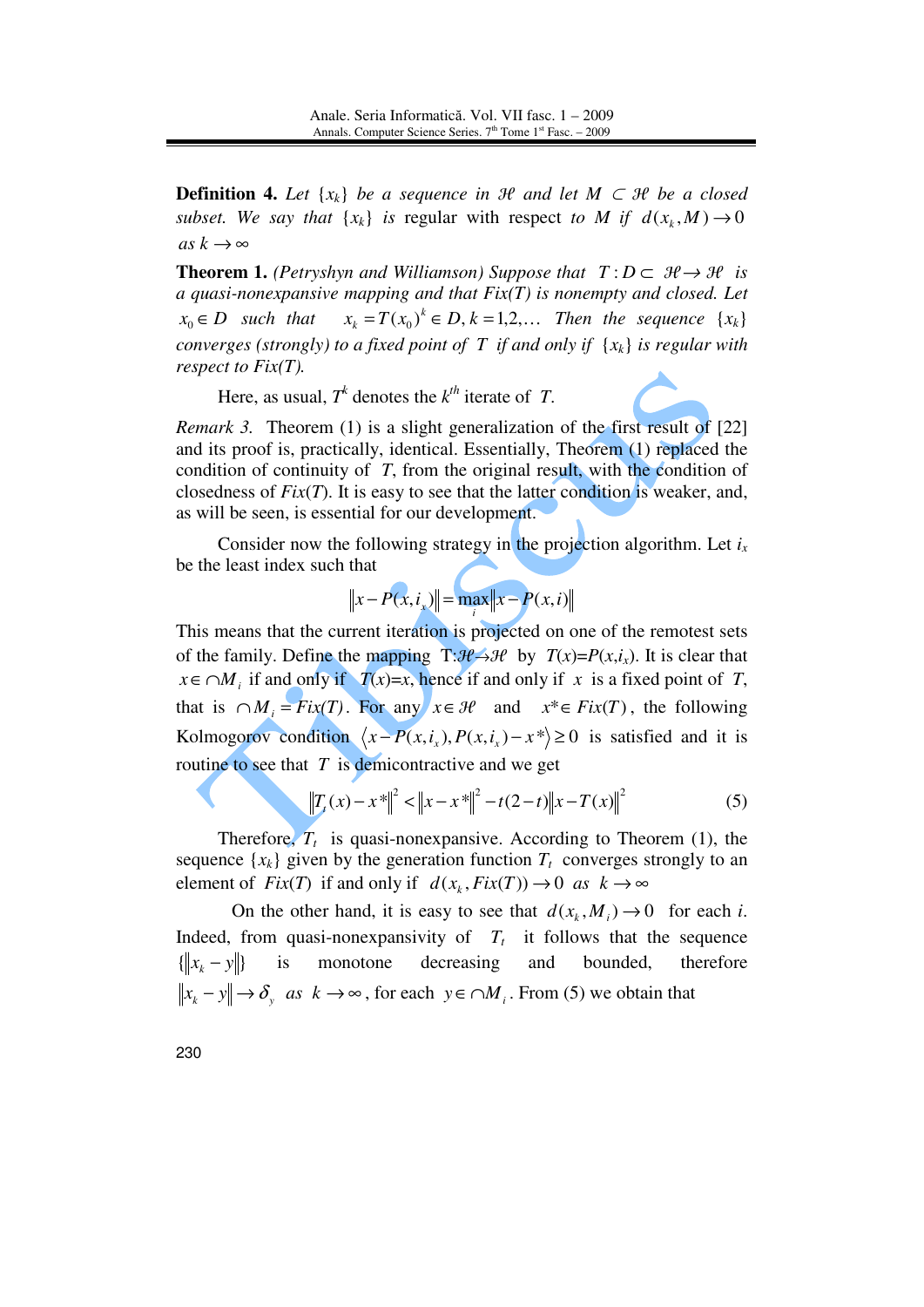$$
\left\|x_{k} - T(x_{k})\right\|^{2} \leq \frac{1}{t(2-t)} \left(\left\|x_{k} - y\right\|^{2} - \left\|x_{k+1} - y\right\|^{2}\right)
$$

and hence  $\|x_k - T(x_k)\| \to 0$  *as*  $k \to \infty$ . But  $\|x - P(x, i)\| \le \|x - T(x)\|$  for each *i*. Therefore  $d(x_k, M_i) = ||x_k - P(x_k, i)|| \rightarrow 0$  *as*  $k \rightarrow \infty$  and the essential point in the convergence of the projection method is the following property of the family  $M_i$ : *For any sequence*  $\{x_k\}$  *such that*  $d(x_k, M_i) \rightarrow 0$  *for each i, one has*  $d(x_k \cap M_i) \to 0$ *.* Note that this property does not holds for any family (see the example below).

 The above question was formulate by Gurin, Poliac and Raic [9] in 1967 in connection with strong convergence of the projection method. They proved that if  $M_{\overline{\alpha}} \cap (Int \bigcap_{\alpha \in A} M_{\alpha}) \neq \emptyset$ , where  $M_{\overline{\alpha}}$  is a certain set of the family, then the family has the above property for any *bounded* sequence. In the sequel, we say that such a family has the GPR (Gurin, Poiac and Raic) property.

Bauschke and Borwein [2] introduced the notion of *regularity* for a finite family (N-tuple) of closed convex sets  $M_1$ ,..., $M_N$  with nonempty intersection *M*, by the condition

$$
\forall \varepsilon > 0, \quad \exists \delta > 0, \quad \forall x \in \mathcal{H}
$$
  

$$
\max\{d(x, M_i), i = 1, ..., N\} \le \delta
$$
  

$$
\Rightarrow d(x, M) \le \varepsilon
$$

If this holds only on bounded sets, then they speak of a boundedly regular family.

## **2 The regularity properties**

In the paper [18] is pointed out that the GPR property of a family is in connection with the following two characteristics: the emptiness and the boundedness of the intersection of family. Therefore, the following four cases were

- (1) *Int* ∩  $M_i \neq \emptyset$  and ∩  $M_i$  is bounded;
- (2) *Int* ∩  $M_i = \emptyset$  and ∩  $M_i$  is unbounded,
- (3) *Int*  $\cap$  *M<sub>i</sub>*  $\neq \emptyset$  and  $\cap$  *M<sub>i</sub>* is unbounded;
- (4) *Int*  $\cap$  *M<sub>i</sub>* =  $\emptyset$  and  $\cap$  *M<sub>i</sub>* is bounded.

231 In [18] the first 3 cases were analyzed; for the case 1 it is proved that the GPR property holds, whereas for the cases 2 and 3 the property does not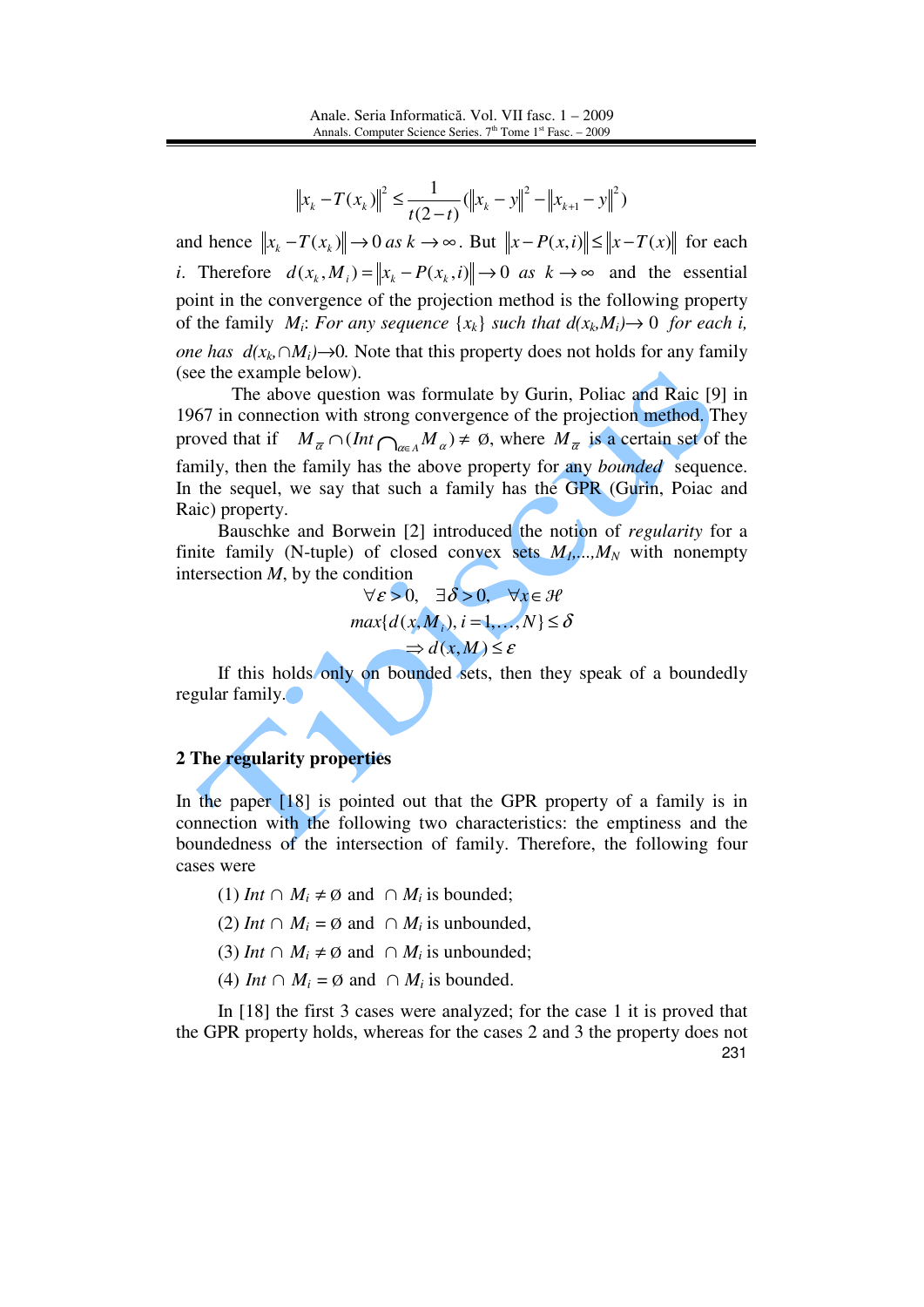holds (specific examples are given). The case 4 was left unsolved, the only remark that in this case the authors are looking for a suitable example is made. In the sequel we will prove that the GPR property holds for a particular family of sets with empty and bounded intersection (i.e. the case 4); so we give a partial answer for this case.

First of all we reproduce here the proof for the case 1 and the examples for the cases 2 and 3 from [17, 18].

**Case (1).** For the case of a bounded sequence, a similar result was given in [9].

**Lemma 1.** *Let*  $M_i \subset \mathcal{H}$  (*i*=1,...,*m*) *be a family of convex sets such that Int*  $\cap$  *M*<sub>*i*</sub> *is nonempty and bounded and let* {*x*<sub>*k*</sub>} *be a sequence of 3e such that*  $d(x_k, M_i) \to 0$  *as*  $k \to \infty$  *for each i. Then*  $d(x_k, \bigcap M_i) \to 0$  *as*  $k \to \infty$ .

*Proof.* We assume that  $o \in Int \cap M_i$ . Then there exists a closed ball  $D(o,r)$ =  ${x \in \mathcal{H} : ||x|| \le r} \subset \bigcap M_i$ . Let  $\varepsilon$  be a given real number,  $0 < \varepsilon < 1$ , and

let *C* be a constant such that  $||x|| \leq C - 1$ , for all *x* ∈ ∩*M<sub>i</sub>* which is possible,

because  $\cap M_i$  is bounded.

Since,  $d(x_k, M_i) \to 0$  *as*  $k \to \infty$  for each index *i*, there exists a sequence  $\{y_k^{(i)}\}_{k \in N} \subset M_i$  such that  $\left\|y_k^{(i)} - x_k\right\| \to 0$  as  $k \to \infty$  $\left\| \begin{matrix} (i) & -x_k \end{matrix} \right\|$   $\rightarrow$  0 *as*  $k \rightarrow \infty$  . Let

$$
z_k = (1 - \frac{c}{\varepsilon})(y_k^{(i)} - x_k), \quad k = 0, 1, ... \tag{6}
$$

There exists a number  $k_i(\varepsilon)$  such that if  $k \geq k_i(\varepsilon)$  then  $\left| \frac{1}{2} \right| \leq \frac{r}{\left| 1 - \frac{C}{\varepsilon} \right|}$ *i*  $y_k^{(i)} - x_k$   $\leq \frac{1}{|1 - i}$  $\left| \sum_{k=1}^{(i)} x_k \right| \leq \frac{r}{\left| \sum_{k=1}^{n} x_k \right|}$  and so  $\left| z_k \right| \leq r$ , that is  $z_k \in \bigcap M_i$ .

On the other hand, from (6) we obtain

$$
(1 - \frac{\varepsilon}{C})x_k = \frac{\varepsilon}{C} z_k + (1 - \frac{\varepsilon}{C})y_k^{(i)}
$$

and for  $k \geq k_i(\mathcal{E})$  we have  $(1 - \frac{\varepsilon}{c})x_k \in M_i$ , because  $y_k^{(i)}$ ,  $z_k \in M_i$  and  $M_i$  are convex.

Now, let  $k_0(\varepsilon) = max_i k_i(\varepsilon)$ . Then, for  $k \ge k_0(\varepsilon)$  it follows that  $(1 - \frac{\varepsilon}{C})x_k \in \cap M_i$  and

$$
d(x_k, \bigcap M_i) \leq \left\| x_k - (1 - \frac{\varepsilon}{C}) x_k \right\| = \frac{\varepsilon}{C - \varepsilon} \left\| (1 - \frac{\varepsilon}{C}) x_k \right\| < \varepsilon
$$

which end the proof.  $\blacksquare$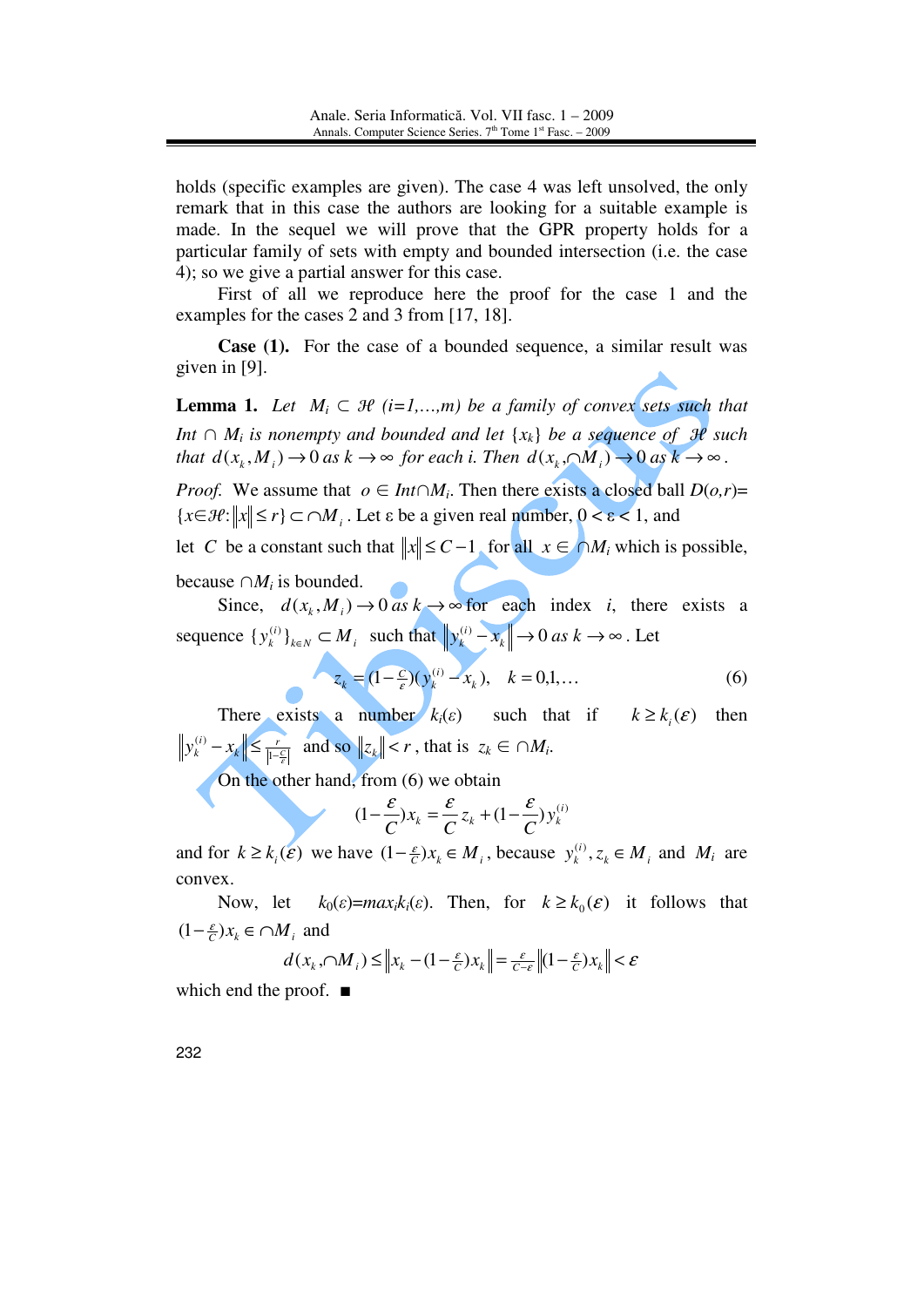**Case (2).** Example. Suppose that  $H$  is the real three-dimensional space, that the set  $A_1$  is a cone and the set  $A_2$  is a tangent plane (*ABCD*). The situation is depicted in Figure 1



 The plane (*ABCD*) is tangent to the cone along the generatrix (*AB*) and hence  $A_1 \cap A_2 = (AB)$ . Now, let us consider a sequence  $\{x_k\}$  in the plane (*ABCD*) such that  $d(x_k,(AB)) = \delta = const.$  and  $||x_k|| \to \infty$  *as*  $k \to \infty$ . It is clear that  $d(x_k, A_2) \to 0$  *as*  $k \to \infty$  and  $d(x_k, A_1) = 0$  for all *k*; but  $d(x_k, A_1 \cap A_2) = \delta > 0$ . Therefore, the conclusion of Lemma 1 is not true.

**Case (3).** The example is similar to that of the case (2). Suppose that  $\mathcal H$  is the real three-dimensional space, that the family consists only of two sets, that  $A_1$  is a cone and that  $A_2$  is the half space defined by a secant plane parallel with a generatrix AB of the cone. The situation is depicted in Figure 2.



**Fig. 2.**

Obviously,  $A_1 \cap A_2 \neq \emptyset$ . Now, let us consider a sequence  $\{x_k\}$  in the secant plane, with constant distances to the intersection parabola between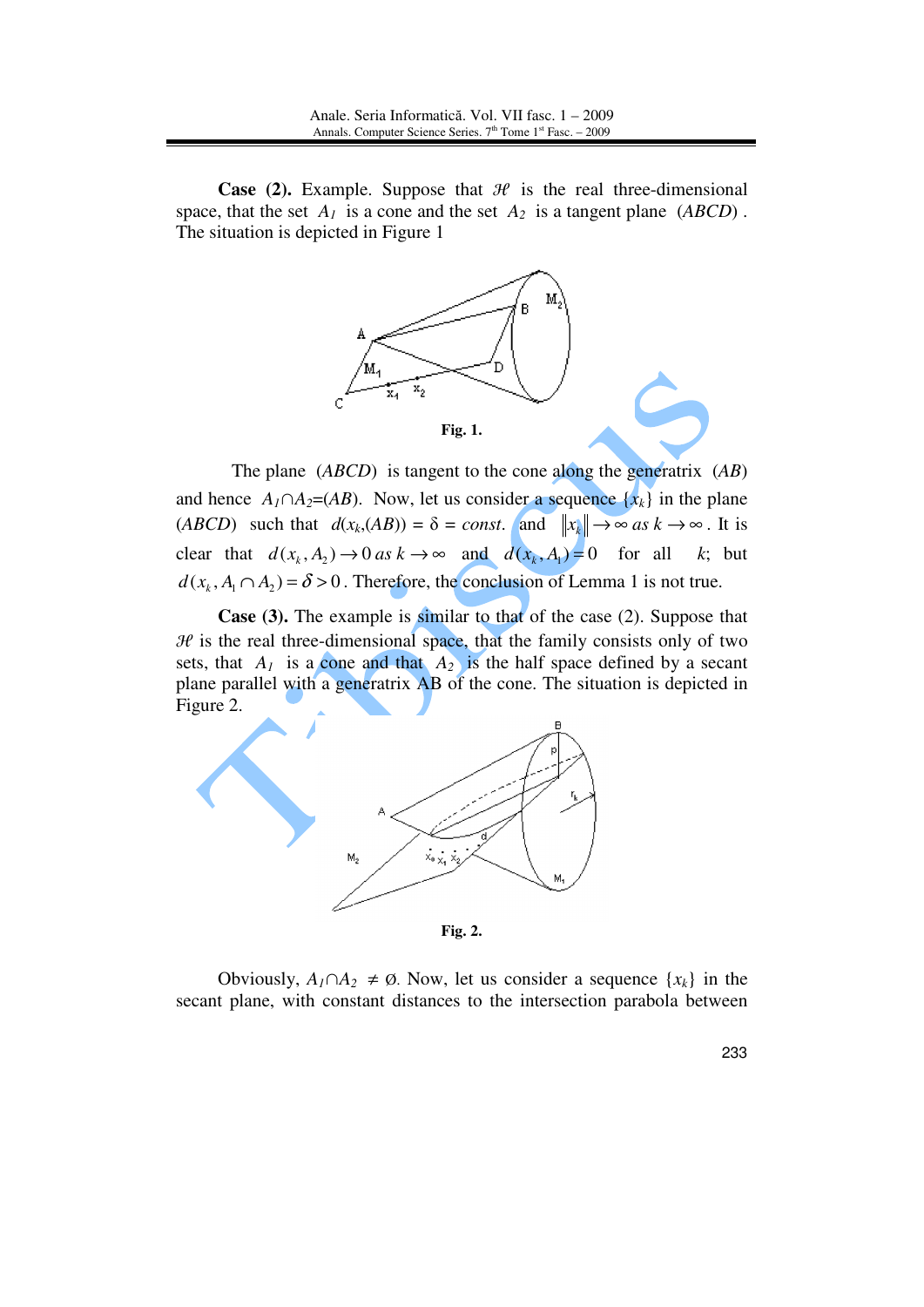cone and plane. We have  $d(x_k, A_2)=0$ . By an elementary computation, the distance between the terms of the sequence and *M1*, is given by the formula

$$
d(x_k, M_1) = \sqrt{r_k^2 + d^2 + 2d\sqrt{2pr_k - p^2}} - r_k,
$$

where  $p, d, r_k$  have the meaning from Fig. 1.

Therefore,  $d(x_k, A_1) \rightarrow 0$ , whereas  $d(x_k, A_1 \cap A_2) = d > 0$ .

**Case (4)**. We will prove that for a particular case the GPR property holds. This particular case is: The Hilbert space is the Euclidean 3 dimensional space, the family consists in two closed convex sets, *A* and *B*, and the intersection  $A \cap B$  is bounded and belongs to a plan  $\mathcal{H}$  (thus the interior of the intersection is empty).

*Some preliminaries.* Let A be a closed convex set in  $\mathbb{R}^3$  and let  $\mathcal{E}(A,x)$ be the convex cone hull of *A* with vertex *x*. Let  $d\in A$  and let  $r = x+t(d-x)$  be the ray with origin *x* passing though *d*. Let also  $t_d$  be a positive number defined by

$$
\|x + t_{d}(d - x)\| = \min_{t} \|x + t(d - x)\|
$$

**Definition 5.** The superior side of  $\mathcal{E}(A,x)$  is

*Sup*  $\mathcal{E}(A,x) = \{x+t(d-x): 0 \le t \le t_d, d \in A\}$ 

**Lemma 2.** Let *A* be a closed convex set in  $\mathbb{R}^3$ , let *x* be a point such that *x*∉A and let *y* be a point on the border of *Sup*  $\mathcal{E}(A,x)$ . If  $P_x$  and  $P_y$  denote the projection of *x* and *y* onto *A* respectively, then

 $y - P_y$   $\leq$   $\|x - P_x$ 

*Proof.* Let *z* be a point in *Ray*(*x,y*)∩*A*. Because *y* belongs to the segment [x,z], it follows that  $y = tx+(1-t)z$ ,  $0 \le t \le 1$ . Let *u* on be [x,z] given by *y*= $tP_x+(1-t)z$ ; as *x* and  $P_x$  are in *A*, it follows that  $u \in A$ . From Kolmogorow characterization of the projection it obtain  $\langle x-P_x, P_x-z \rangle \ge 0$ . On the other hand, by a direct computation, it results

 $||y - u||^2 - ||y - P_y||^2 \le 2\langle y - P_y, P_y - u \rangle + ||P_y - u||^2$ . and  $||y - P_y|| \le ||y - u||$ . Therefore, *y* − *P* − *y* $\le$   $||y - u|| = t$   $||x - P_x|| \le$   $||x - P_x||$  **■**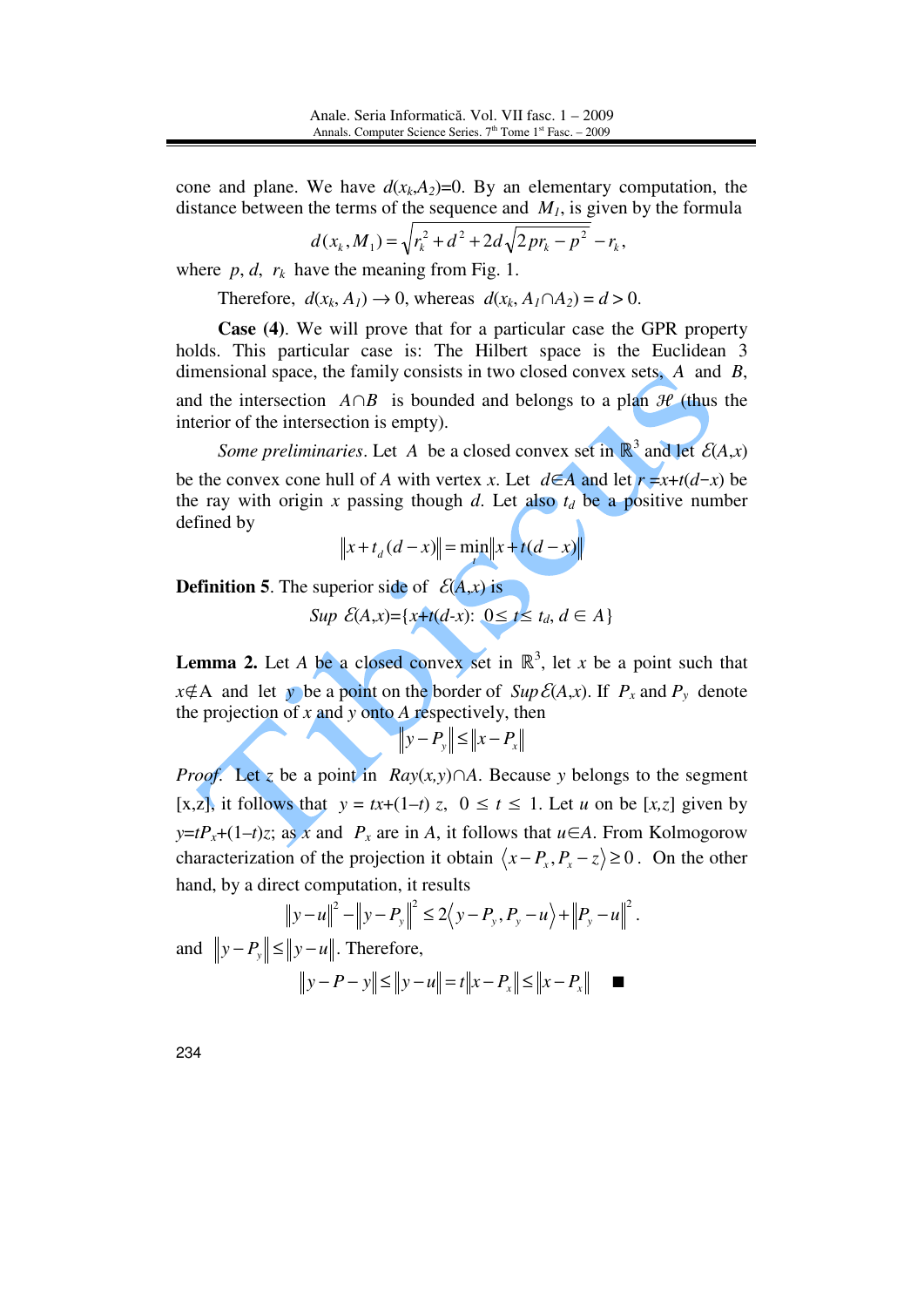Consider now the following enlargement of both sets *A* and *B*: Let *x* be a point does not belonging to A, and let  $P_x$  be the projection of x onto A∩ B∈  $H$ . Suppose that  $P_x \in Int(A \cap B)$ . The symmetric point  $x_s$  of  $x$  with respect to  $P_x$  lay in the opposite side of  $\mathcal{H}$ , therefore  $x_0 \notin B$ .

Let  $\mathcal{E}(A,x)$  and  $\mathcal{E}(B,x_s)$  be the convex cone hulls of *A* and *B* with the vertex  $x$  and  $x_s$  respectively; these cone hulls are our enlargements.

**Lemma 3.** *The intersection*  $\mathcal{E}(A,x) \cap \mathcal{E}(B,x_s)$  *is bounded and has its interior nonempty.*

*Proof.* Let  $P_x r$  be a ray in  $\mathcal{H}$  with the origin  $P_x$ . Because A∩B is bounded, there is a point  $y \in P_x r$  such that  $y \notin A \cap B$ ; for instance, suppose that  $y \notin A$ . Let *n* be the normal line onto  $\mathcal H$  in *y*. If for any  $z \in n$ , one has  $z \in A$ , then *y*∈*Fr*(*A*) and with *y*∉*A*, it follows that *A* is an open set, which contradicts the hypothesis. Therefore, there is an  $z \in n$  such that  $z \notin A$  and also the ray  $xz$ does not belongs to  $\mathcal{E}(A,x)$ .

On the other hand, let  $x_s r$  be the external ray of  $\mathcal{E}(B,x_s)$  in the plane  $xP_x$ *r*; in the worst case, this ray is parallel with *P<sub>x</sub>r*. The construction is depicted in Figure 3.



It is obvious that the intersection of  $\mathcal{E}(A,x) \cap \mathcal{E}(B,x_s)$  in the plane  $xP_xr$ is bounded. As the ray  $P_{x}$ *r* was arbitrary, the same boundedness is valid for any ray with the origin  $P_x$  and it results the boundedness of the intersection.

The fact that  $Int \mathcal{E}(A,x) \cap \mathcal{E}(B,x_s)$  is nonempty, is obvious: a ball centered in *P<sub>x</sub>* sufficiently small belongs to  $\mathcal{E}(A, x) \cap \mathcal{E}(B, x_s)$ .

We now are able to give a positive answer to the case 4.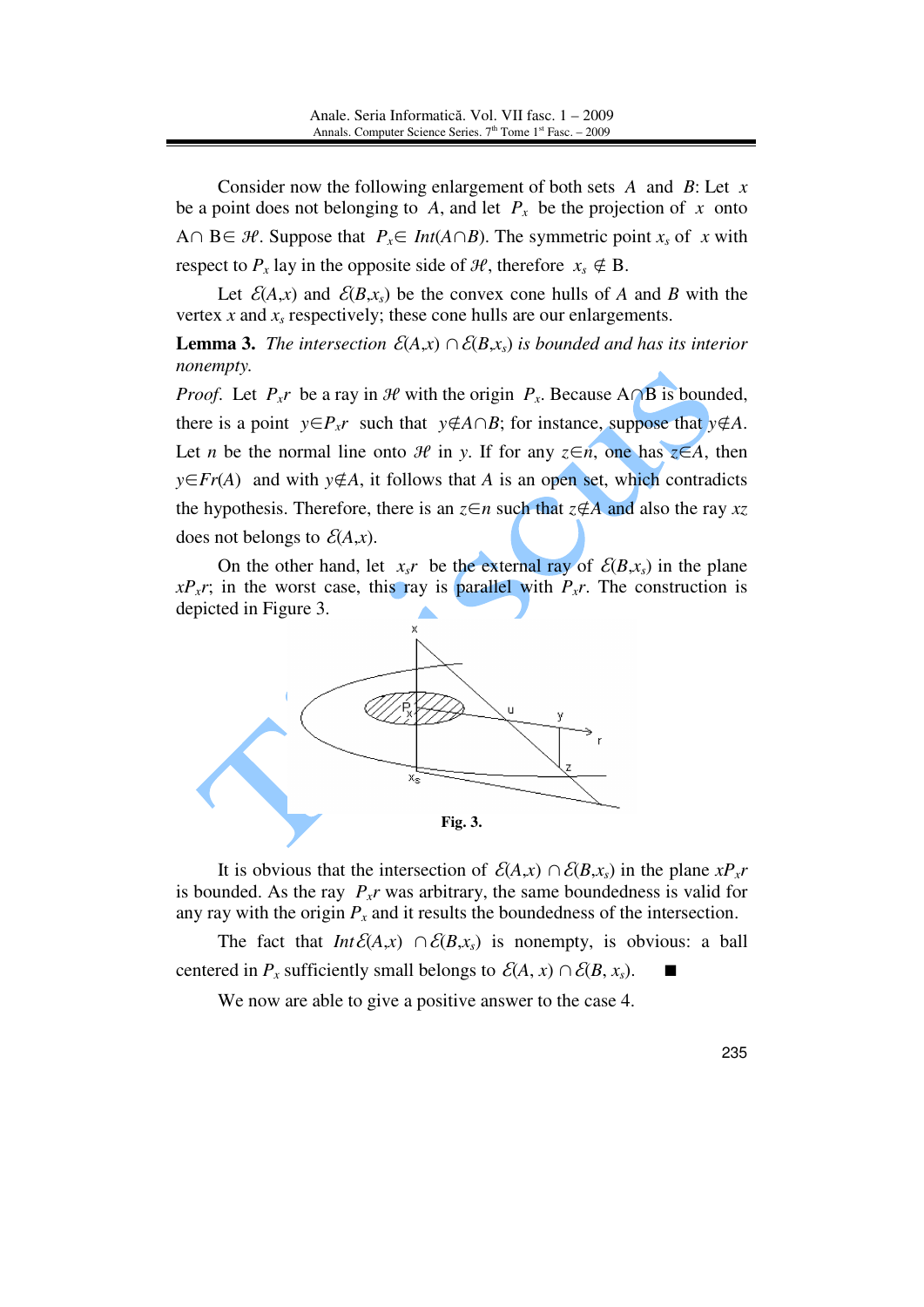**Lemma 4.** Let A and B two closed convex sets in  $\mathbb{R}^3$  so that  $A \cap B$  is *bounded and has its interior empty. Then the GPR property is valid.* 

*Proof.* Obviously,  $d(x_k, \mathcal{E}(A, x))$  and  $d(x_k, \mathcal{E}(B, x_s))$  tend to zero; apply lemmas 1 and 3 to conclude that  $d(x_k, \mathcal{E}(A, x) \cap \mathcal{E}(B, x_s)) \to 0$  So, given  $\varepsilon$  this distance becomes less then  $\epsilon/2$ . We can take *x* in lemma 3 such that  $||x - P_x|| \leq \epsilon/2$ . It

follows that *d*(*xk*,*A*∩*B*)≤ε/2+ε/2=ε.

#### **References**

- 1. Agmon, S., *The relaxation method for linear inequalities*, Canad. J. Math., 6 (1954), pp. 382-392.
- 2. Bauschke, H.H., Borwein, J.M., *On projection algorithm for solving convex feasibility problems*, SIAM Review, 38 (1996), No. 3, pp. 367- 426.
- 3. Berinde, V., *Approximating fixed points by iterations*, Spriger Verlag, 2006
- 4. Bregman, L.M., *The method successive projection for finding a common point of convex sets*, Soviet Math. Docl., Vol. 6 (1965), pp. 688-692.
- 5. Chidume, C.E., *Geometric properties of Banach spaces and nonlinear iterations*, Springer Verlag Series: Lecture Notes in Mathematics, Vol. 1965 (2009) XVII, 326p. ISBN 978-1-84882-189-7.
- 6. Chidume, C.E., Nnoli, B.V.C., *A necessary and sufficient condition for the convergence of the Mann sequence for a class of nonlinear operators*, Bull. Korean Math. Soc., 39 (2002), No. 2, pp. 269-276
- 7. Diaz,J., Metcalf,F., *On the set of subsequential limit points of successive approximations*, Trans. Amer. Math. Soc., 135 (1969), pp. 459-485
- 8. I.I.Eremin, *Feher mappings and convex programming*, Siberian Math. J., Vol. 10 (1969), pp. 762-772.
- 9. L.G.Gurin, B.T.Polyac, E.V.Raik, *The method of projections for finding the common point of convex sets*, USSR Comput. Math. Phys., Vol. 7 (1967), pp. 1-24.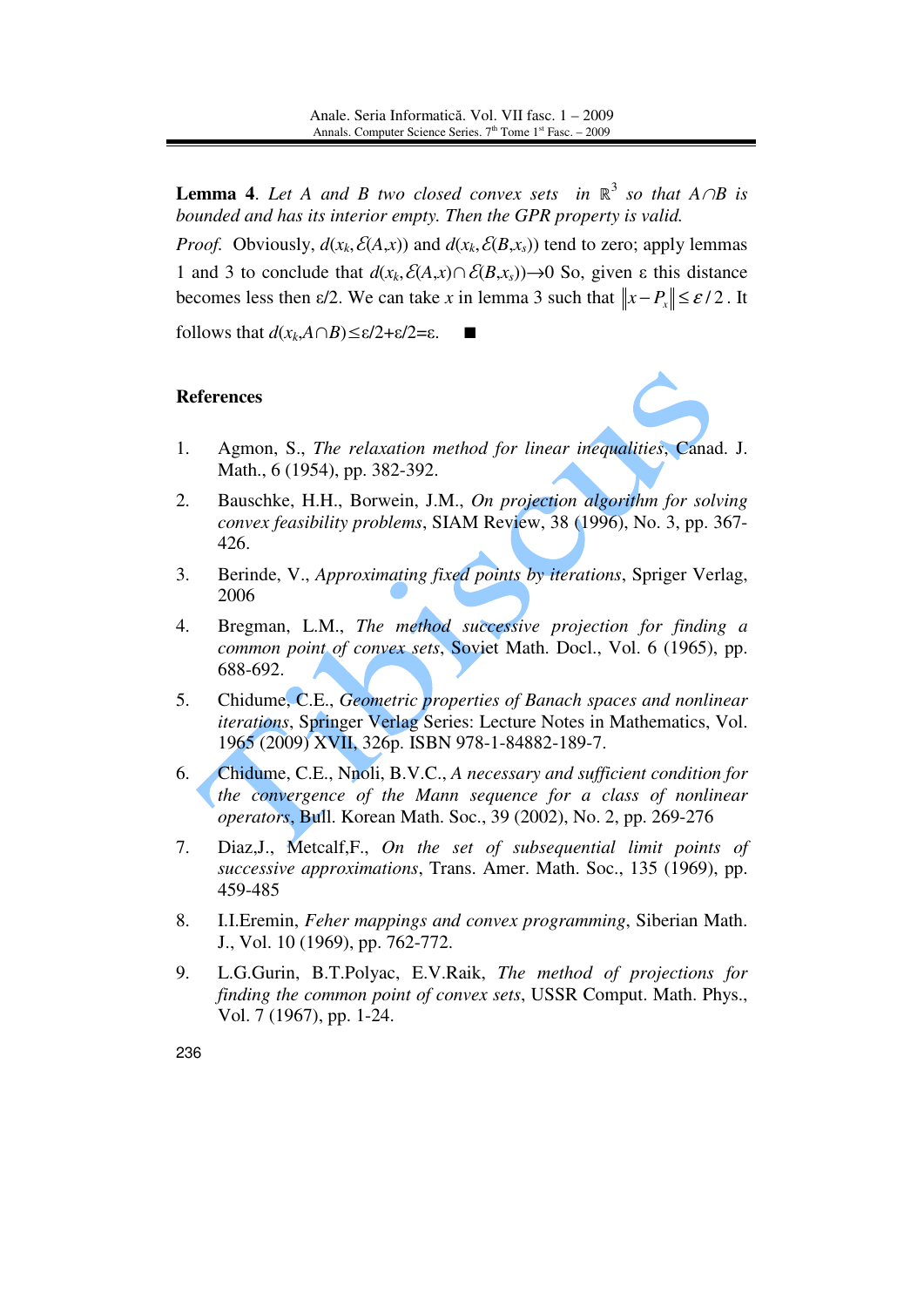- 10. Hicks, T.L., Kubicek, J.D., *On the Mann iteration process in a Hilbert spaces*, J. Math. Anal. Appl., 59 (1977), pp.498-504.
- 11. V.A.Jakubowich, *Finite convergent iterative algorithm for solving system of inequalities*, Dokl. Akad. Nauk. SSSR., Vol. 166 (1966), pp. 1308-1311.
- 12. Mainge, P.E., *Convex minimization over the fixed point set of demicontractive mappings, Positivity*, 2008, Birkhauser Verlag Basel
- 13. Mainge, P.E., *Regularized and inertial algorithms for common fixed points of nonlinear operators*, J. Math. Anal. Appl., 344 (2008), pp. 876-887
- 14. Mainge, P.E., *A hibrid extragradient-viscosity method for monotone poerators and fixed point problems*, SIAM J. Control Optim., 47 (2008), No.3, pp. 1499-1515
- 15. Maruster, St., *The solution by iteration of nonlinear equations in Hilbert spaces*, Proc. Amer. Math Soc., 63 (1977), No. 1, pp. 69-73
- 16. Maruster, St., *Sur le calcul des zeros d'un operateur discontinu par iteration*, Canad. Math. Bull., 16 (1973), No. 4, pp. 541-544
- 17. Maruster, St., Popirlan, C., *On the Mann-type iteration and the convex feasibility problem*, J. Comput. Appl. Math., 212 (2008), No. 2, pp. 390-396.
- 18. Maruster, St., Popirlan, C., *On the regularity condition in a convex feasibility problem*, Nonlinear Analysis, Vol. 70 (2009), pp. 1923- 1928.
- 19. Moore, C., I*terative approximation of fixed points of demicontractive maps*, International Centre for Theoretical Phyzics, Trieste, Nov. 1998
- 20. Motzkin, T.S., Schoenberg, I.I., *The relaxation method for linear inequaliries*, Canad. J. Math., 6 (1954), pp. 393-404.
- 21 Osilike, M.O., *Strong and weak convergence of the Ishikawa iteration method for a class of nonlinear equations*, Bull. Korean Math. Soc., 37 (2000), No.1, pp. 153-169.
- 22 Petryshyn, W.V., Williamson,T.E., *Strong and weak convergence of the sequence of successive approximation for quasi-nonexpansive mappings*, J. Math. Anal. Appl., 43 (1973), pp. 459-97